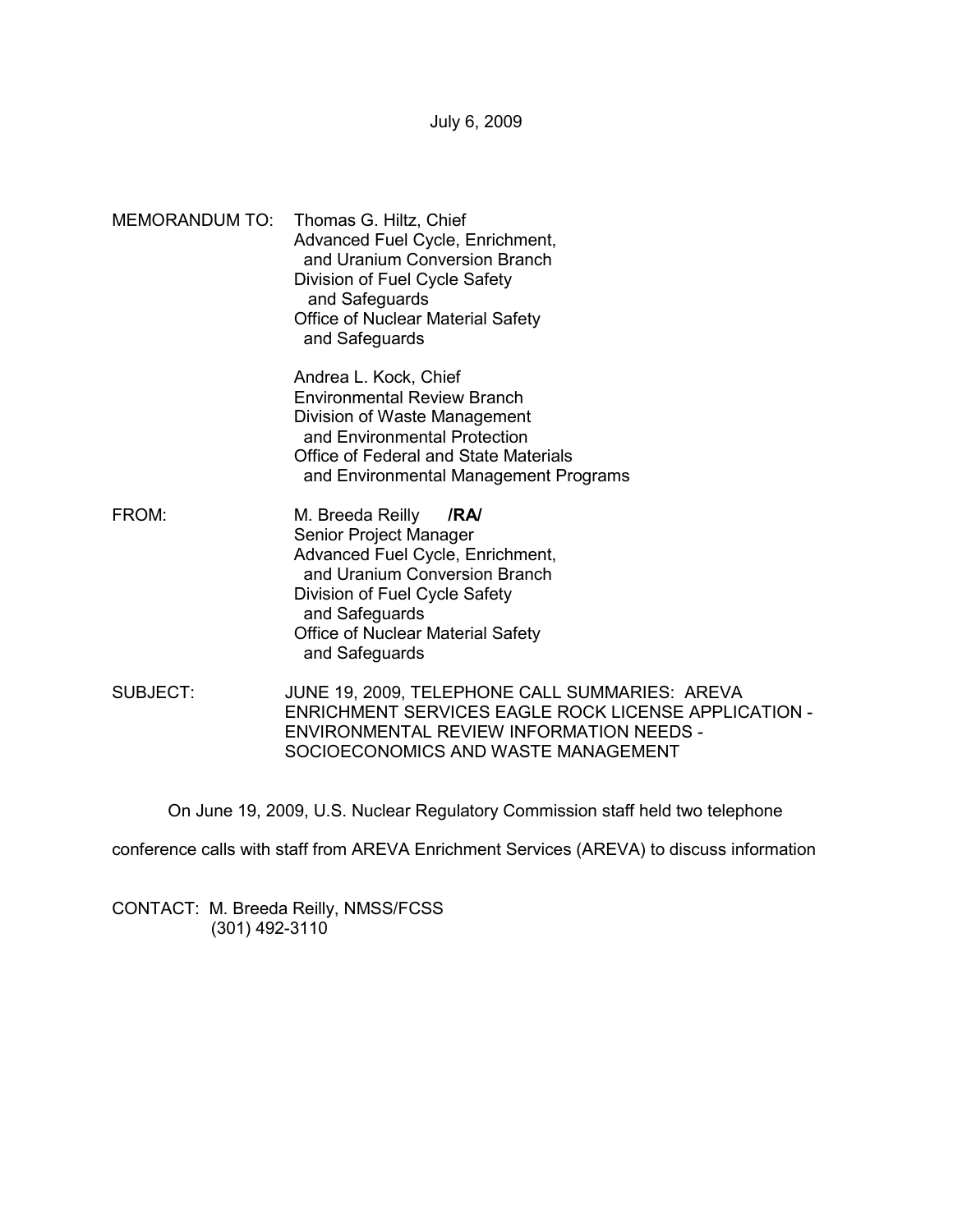needs for the environmental review for the topics of (1) socioeconomics and environmental justice and (2) waste management. I am enclosing the telephone summaries of these calls for your use. The summary contains no proprietary or classified information.

Docket: 70-7015

Enclosures: As stated

cc: Stan Day, AREVA Bruce Biwer, Argonne National Laboratory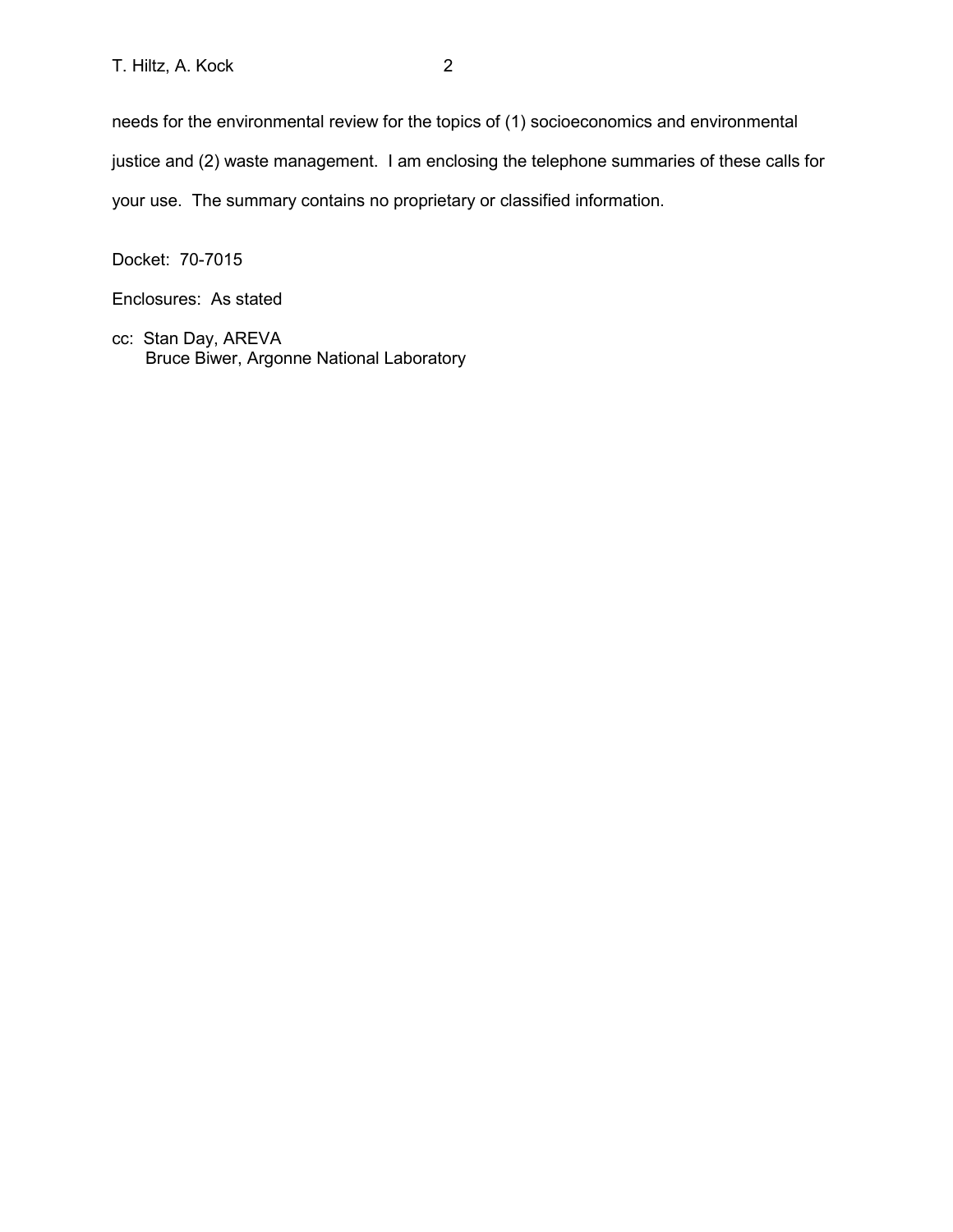Docket: 70-7015

Enclosures: As stated

cc: Stan Day, AREVA Bruce Biwer, Argonne National Laboratory

| DISTRIBUTION:   |               |                      |                            |                   |  |
|-----------------|---------------|----------------------|----------------------------|-------------------|--|
| MBailey, FFLD   | LClark, OGC   | CSafford, OGC        | DDorman, FCSS YFaraz, FCSS |                   |  |
| RVirgilio, FMSE | GKulesa, FSME | JWeil. OCA           | JHenson, RII               | RTrojanowski, RII |  |
| DMcIntyre, OPA  | MWeber, NMSS  | DSeymour, RII        | MSheikh, RII               | TGody, RII        |  |
| MGeorge, FSME   | JPark, FSME   | <b>SEchols, FCSS</b> |                            |                   |  |
|                 |               |                      |                            |                   |  |
| ML091730254     |               |                      |                            |                   |  |

| AFFIAIAL BEAARD AABV |                  |                  |                  |  |  |
|----------------------|------------------|------------------|------------------|--|--|
| <b>DATE</b>          | 6/22/09          | 6/30/09          | 7/6/09           |  |  |
| <b>NAME</b>          | <b>BReilly</b>   | <b>CGibbs</b>    | ⊤Hiltz           |  |  |
| <b>OFFICE</b>        | <b>NMSS/AFCB</b> | <b>NMSS/AFCB</b> | <b>NMSS/AFCB</b> |  |  |

**OFFICIAL RECORD COPY**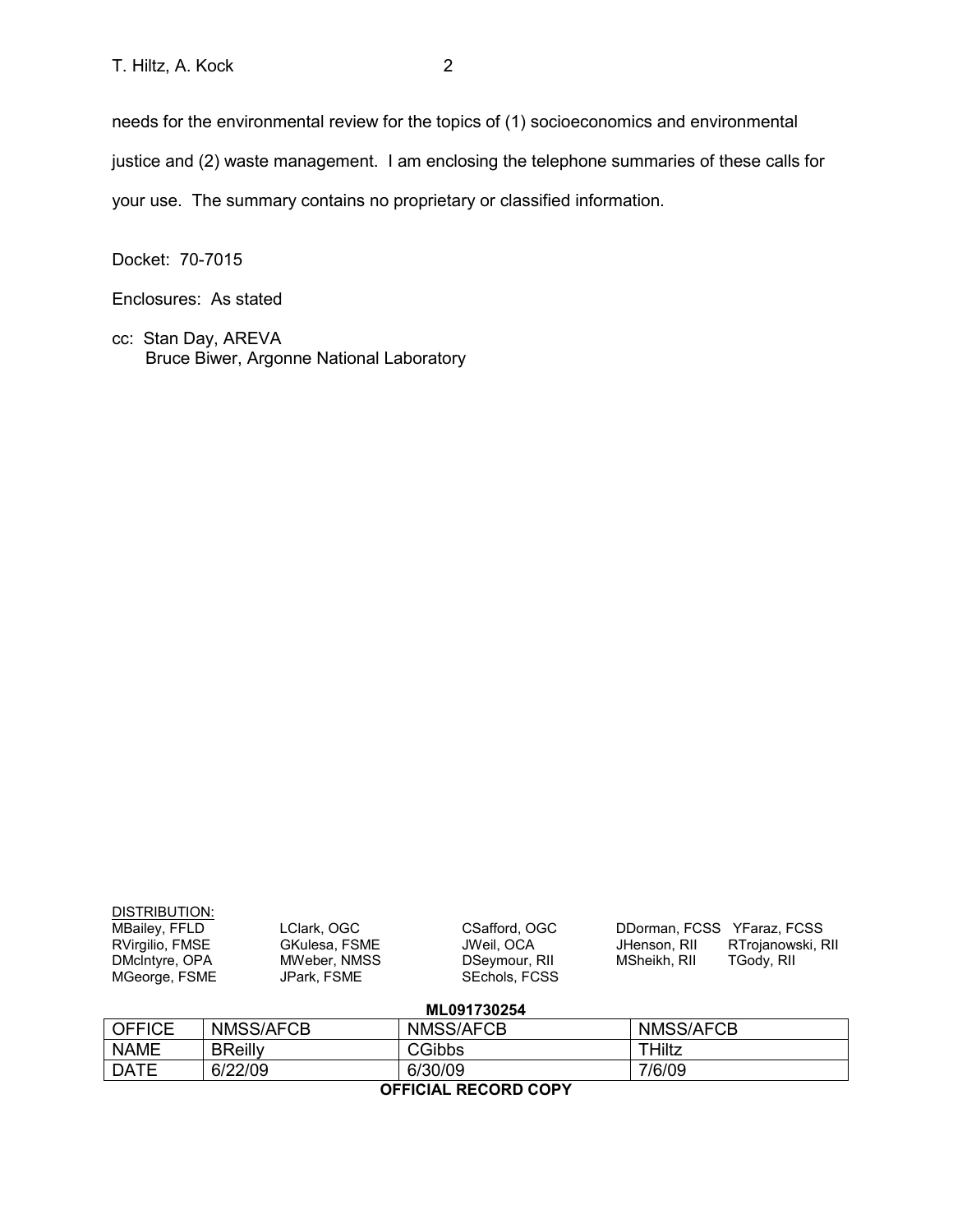## **Telephone Conference Call Summary**

### **Environmental Review Socioeconomics and Environmental Justice**

| Date and Time:     | 10:00 AM (EDT); June 19, 2009                                                                                                                             |
|--------------------|-----------------------------------------------------------------------------------------------------------------------------------------------------------|
| Call Participants: | B. Reilly, U.S. Nuclear Regulatory Commission (NRC)<br>M. George, NRC<br>B. Biwer, Argonne National Laboratory<br>T. Allison, Argonne National Laboratory |
|                    | S. Thomson, AREVA<br>G. Van Noordennen, AREVA<br>P. Ballard, AREVA<br>G. Poremba, Environmental Resources Management                                      |

L. Kirchler, Environmental Resources Management

During the conference call, staff discussed NRC's information needs concerning socioeconomics and environmental justice. These information needs are SE-1 through SE-4, as identified by NRC:

SE-1: Provide copies of all correspondence and communications with local and regional officials and citizens confirming that:

- there are no additional areas with minority and low-income populations within 4 miles of the AREVA site, beyond those identified in the environmental report, and
- areas within 4 miles of the AREVA site are not used for subsistence purposes by low income or minority groups.

The AREVA staff will incorporate a list of the organizations that they contacted, or attempted to contact, and a summary of their phone conversations, in a supplement to the environmental report (ER). The AREVA staff is preparing a supplement and expects to submit it in early July, 2009.

SE-2: Provide all correspondence and communications with local public officials to determine significance of impact of AREVA construction and operation on:

• the provision of local public and educational services, and housing availability in the region, and any conflicts with proposed housing developments in the vicinity of the site.

The AREVA staff will provide a summary of their phone conversations with local officials in the July supplement to the ER.

SE-3: Provide data on operations workforce size, and by payroll group.

AREVA staff identified Table 7.1-1, "Operating Facility Payroll Estimates," of the Environmental Report as providing this information. No further information is needed.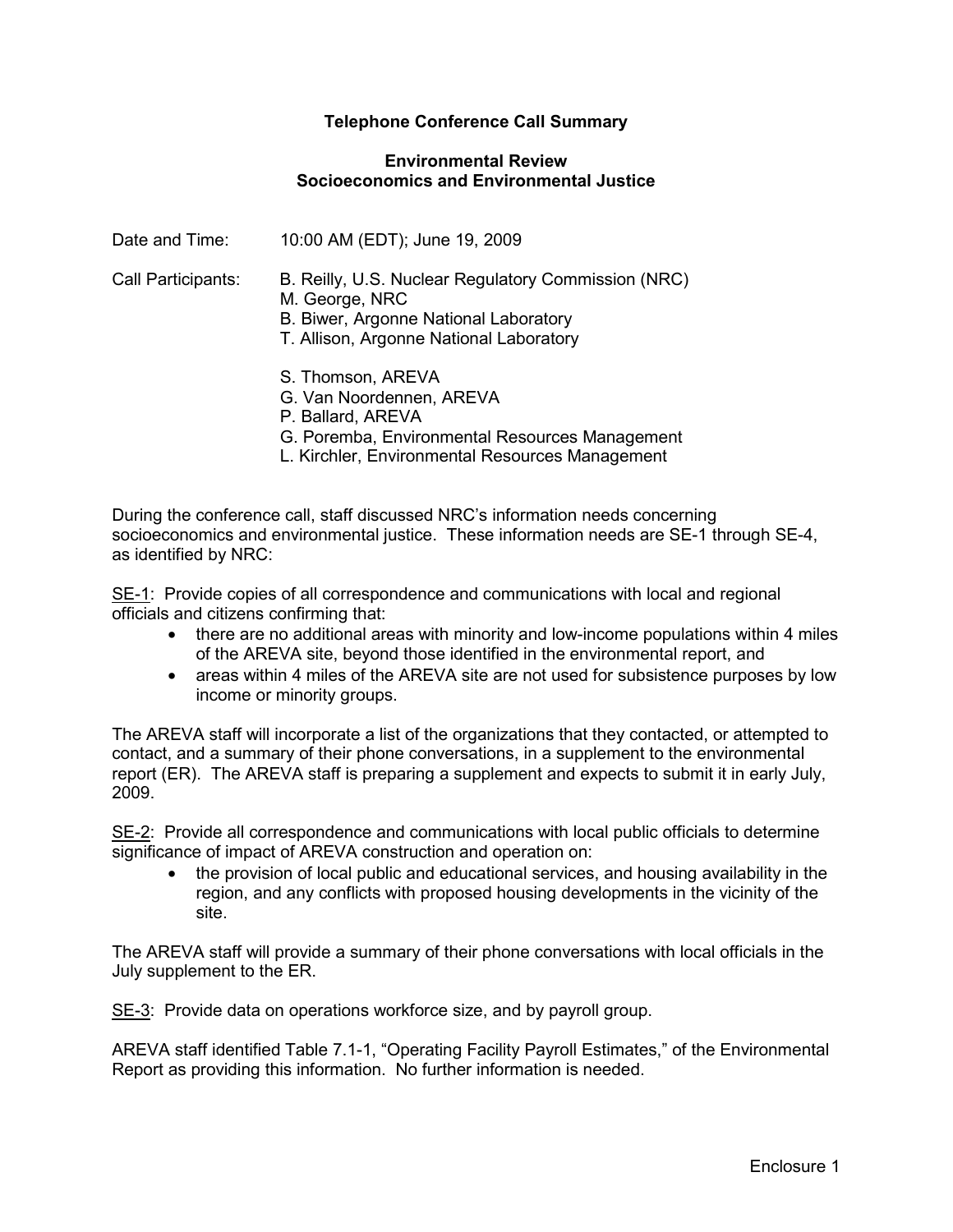SE-4: For the region of influence, provide detailed data on indirect economic impacts of AREVA labor, and goods and service expenditures, during both operations and decommissioning, estimated using input-output multipliers, including: impacts on earnings, and impacts on employment.

The Argonne staff asked whether the economic impacts had been evaluated for the region of influence, namely Bonneville and Bingham counties, as a subset to the study area of eleven counties. AREVA indicated that the model multiplier had been provided for the study area, and not county by county, and that using the smaller geographical area may give questionable results. AREVA agreed to provide a rationale for their use of the multiplier for the study area in the supplemental ER.